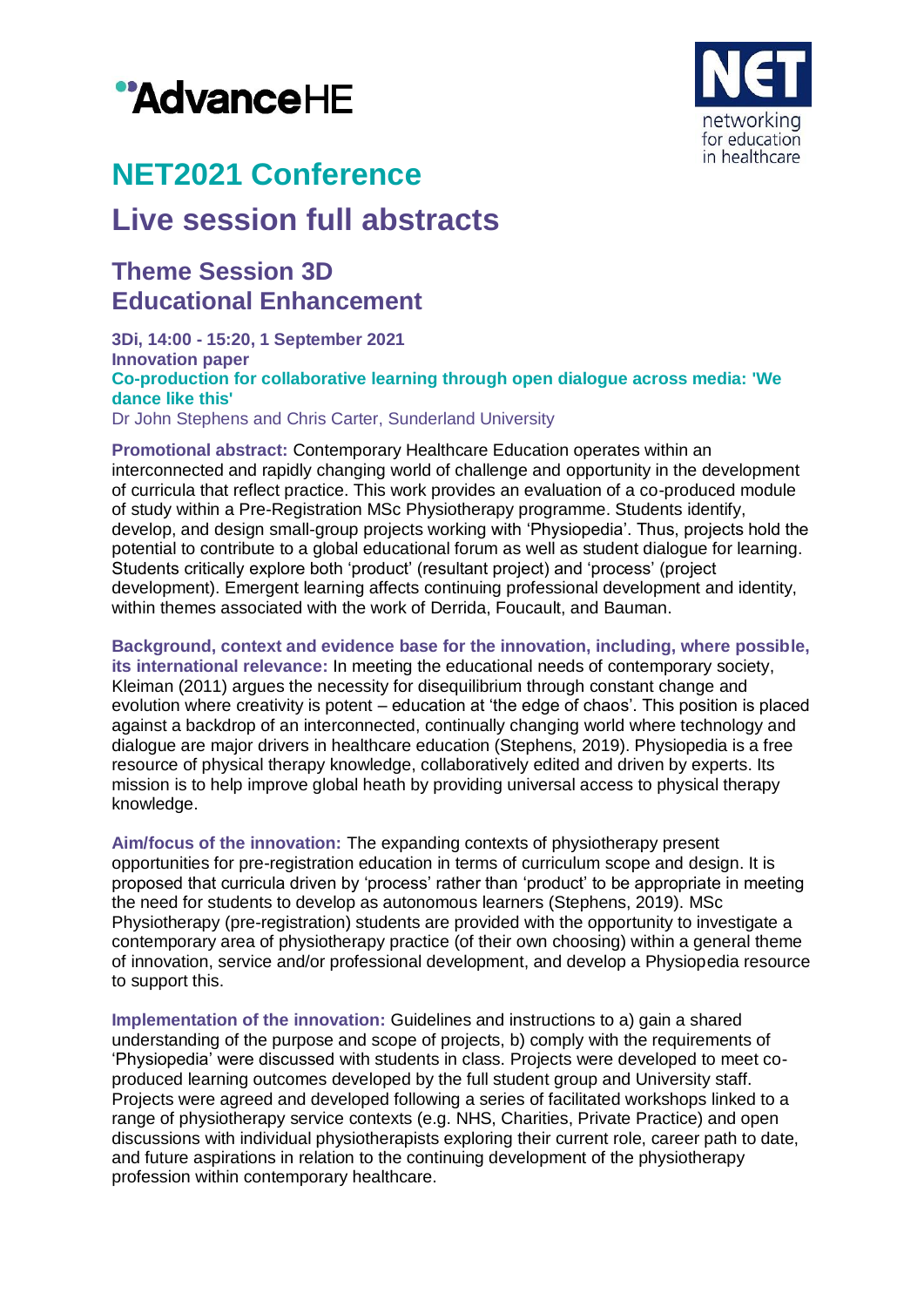**Methods used to assess the innovation:** Students (n=20) worked in four small groups in the development of the 'Physiopedia' projects, that can be found here [https://www.physio](https://www.physio-pedia.com/Northumbria_University_Innovation_and_Contemporary_Physiotherapy_Project)[pedia.com/Northumbria\\_University\\_Innovation\\_and\\_Contemporary\\_Physiotherapy\\_Project.](https://www.physio-pedia.com/Northumbria_University_Innovation_and_Contemporary_Physiotherapy_Project) In addressing agreed learning outcomes a 30-minute individual presentation supported by visual aids followed by a 10-minute discussion in relation to the 'product' (the project) and also the 'process' of its development was undertaken. Presentations/discussions were filmed. Narrative analysis of the filmed discussion (in particular) supported by field notes was undertaken to identify emergent themes.

**Key findings:** Five emergent key themes were identified from the evaluation: (the value of) open dialogue; relationships across environments; impact; collaboration and movement – 'we dance like this'; personal and professional identity. Although the task was initially viewed with ambiguity (the challenges of free choice!), students enjoyed and valued their experience. Ideas and activity initially known to very few people became (potentially) available to a global audience for discussion. Methodologically the work is framed by symbolic interactionism (Blumer, 1969), with the works of Derrida, Foucault, Bauman and Bohm providing useful theoretical perspectives for contemporary pre-registration education.

**Three key points to indicate how your work contributes to knowledge development within the selected theme:**

- 1. Co-production of curriculum outcomes and content (product) that reflects contemporary practice issues;
- 2. The value of an emphasis on 'process' driven curricula;
- 3. Impact beyond the classroom and local practice working in collaboration with a 'public' professional media platform.

#### **References:**

Blumer H. (1969) *Symbolic Interactionism. Perspective and Method*. New Jersey: Prentice Hall.

Kleiman, P. (2011) 'Learning at the Edge of Chaos.' *All Ireland Journal of Teaching and Learning in Higher Education* (AISHE-J) 3(2), 62.1-62.11

Stephens, J. (2019) 'Hasten slowly, you will soon arrive: Space, dialogue and participation in support of a Dialogical Curriculum Framework.' Doctoral Thesis. Available at: [http://nrl.northumbria.ac.uk/38912/1/John%20Stephens%20final%20thesis.pdf.](http://nrl.northumbria.ac.uk/38912/1/John%20Stephens%20final%20thesis.pdf)

**Keywords:** Co-prodution, Collaborations, 'Physiopedia', Learning and Identity.

**3Dii, 14:00 - 15:20, 1 September 2021 Innovation paper Co-tecs: A collaborative technology approach to supporting enhanced learning** Katherine Drape and Paul Watson, Northumbria University

**Promotional abstract:** The impact of the COVID-19 pandemic and student nurse practice learning has presented unique challenges as practice areas have swiftly adapted their way of working to ensure safe management of care for families and service users, adopting a tech approach to service delivery. Considering this approach and the need to ensure meaningful learning and collaborative working, Northumbria University Nursing students from Child and Mental Health fields were given the opportunity to engage in a technology enhanced learning experience delivered by practice partners in the North East area.

**Background, context and evidence base for the innovation, including, where possible, its international relevance:** The impact of the COVID 19 pandemic and student nurse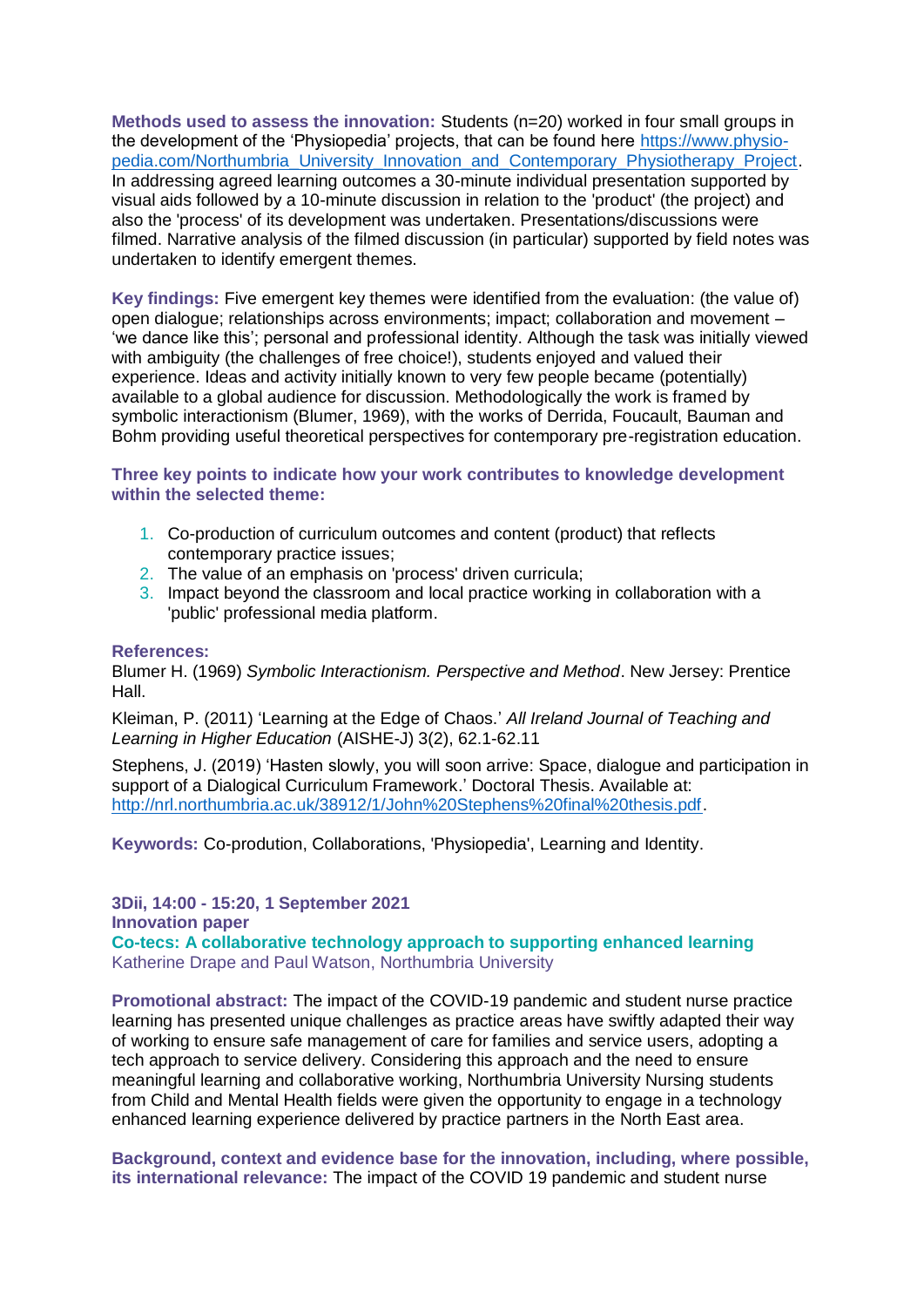practice learning has presented unique challenges as practice areas have swiftly adapted their way of working to ensure safe management of care for families and service users, adopting a tech approach to service delivery (Li *et al.,* 2019; Wyres & Taylor, 2020). The use of Collaborative Technology Enhanced Care Services has been at the forefront of NHS England's Five Year Forward view (2014). Moreover, how health technology is used to support patients and service users has been recognised as an opportunity to transform patient outcomes and to enhance Higher Education for Nursing students (Konard *et a*l., 2021; Cook *et a*l., 2011)

**Aim/focus of the innovation:** Considering this approach and the need to ensure meaningful learning and collaborative working, Northumbria University Nursing students from Child and Mental Health fields were given the opportunity to engage in a technology enhanced learning experience delivered by practice partners in the North East area. The use of technology enhanced learning again has been identified as a key priority in supporting the development of the healthcare workforce (Health Education England, 2013). Moreover, Co-Tecs, continues to be a priority in ensuring opportunities for health and social care students (Lea & Callaghan, 2011), to acquire, develop and maintain the essential knowledge, skills, values and behaviours needed for safe and effective patient care.

**Implementation of the innovation:** For Child field students this was delivered by the Children's 0-19 services across three different geographical regions, whilst Mental Health students' experience was delivered by multiple stakeholders, including statutory, private and third sector organisations. This regional approach ensured our students', our clinical partners' and the universities' maiden experience of Co-Tecs was underpinned by the NMC (2018) *Future nurse: Standards of proficiency for registered nurses* to demonstrate the knowledge, skills and values of the NMC code.

**Methods used to assess the innovation:** Student evaluation in the form of questionnaires were completed at the end of the Co-tecs experience and student and staff were given the opportunity to discuss their experience and learning in a virtual discussion at the end of the programme.

**Key findings:** Initial feedback from students and staff has been positive with role play and scenarios from practice being identified as key to student engagement (Swart, 2017). It is vital for the development of Co-Tecs and the student experience that research is planned to explore the use of co-tecs as a future model of learning, looking at the impact and outcomes of clinical practice, partnership working and student educational experience.

**Three key points to indicate how your work contributes to knowledge development within the selected theme:**

- Co-tecs is a future model of learning which enhances student nurses' experience.
- Co-creation and partnership working across the region to develop technology enhanced learning supports best practice and bridges theory to practice.
- The use of technology enhanced learning provides insight into specialist areas and teams across different fields of nursing.

#### **References:**

Cook, D.A., Hatala, R., Brydges, R., Zendejas, B., Szostek, J.H., Wang, A.T. & Hamstra, S.J. (2011) 'Technology-enhanced simulation for health professions education: a systematic review and meta-analysis.' *JAMA*, 306(9), 978-988.

Department of Health (2014) *NHS five year forward view.* London: The stationary Office. Available at:<https://www.england.nhs.uk/five-year-forward-view/> [Accessed 11.3.2021)].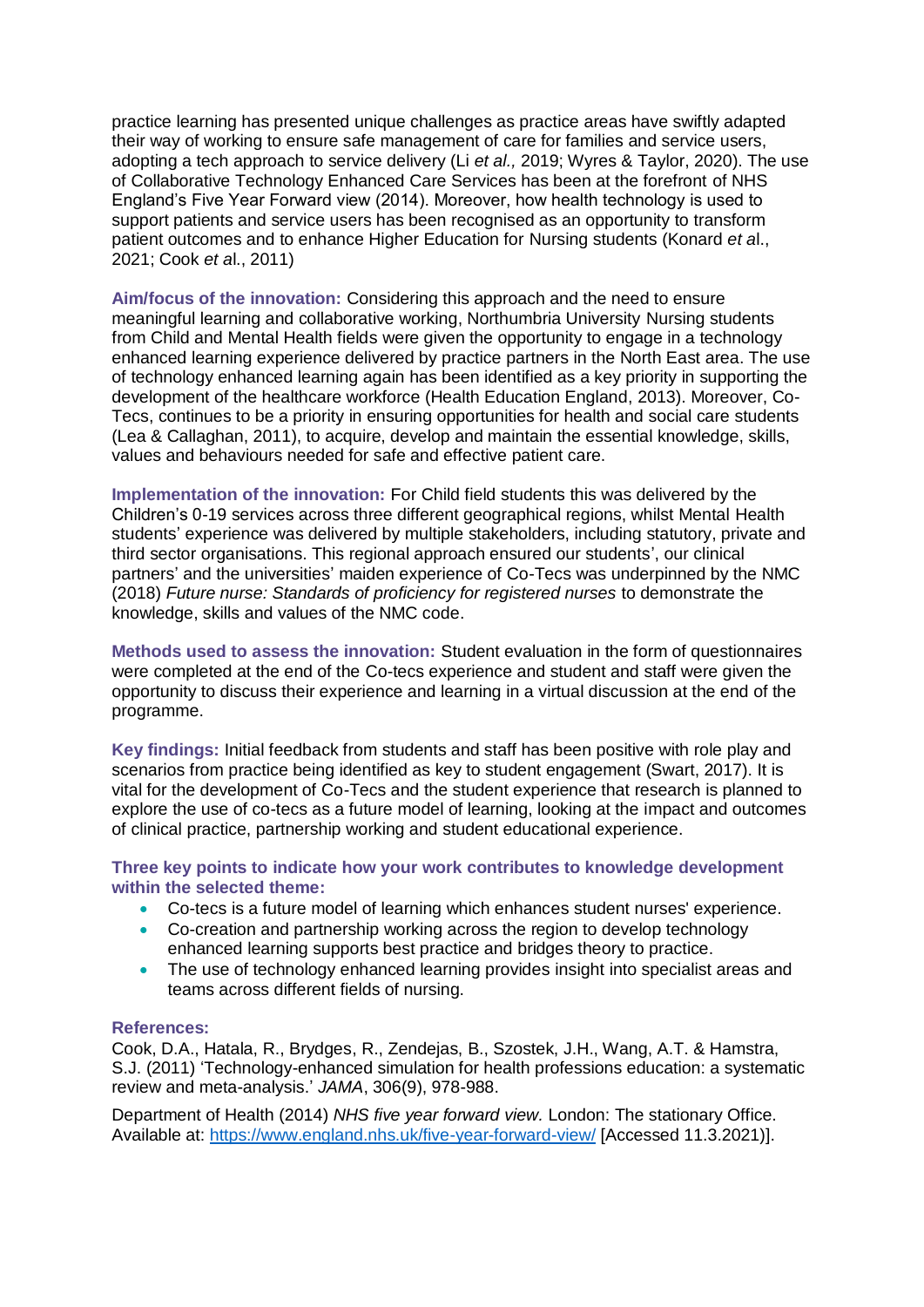Konrad, S., Fitzgerald, A. & Deckers, C. (2021) 'Nursing fundamentals–supporting clinical competency online during the COVID-19 pandemic.' *Teaching and Learning in Nursing*, 16(1), 53-56.

Li, L., Lin, M., Wang, X., Bao, P. & Li, Y. (2020) 'Preparing and responding to 2019 novel coronavirus with simulation and technology-enhanced learning for healthcare professionals: challenges and opportunities in China.' *BMJ Simulation & Technology Enhanced Learning*, 6(4),196-198.

Lea, S. & Callaghan, L. (2011) 'Enhancing health and social care placement learning through mobile technology.' *Journal of Educational Technology & Society*, 14(1), 135-145.

Nursing and Midwifery Council (2018) Future Nurse: Standards of proficiency for registered nurses. Available at: [https://www.nmc.org.uk/globalassets/sitedocuments/education](https://www.nmc.org.uk/globalassets/sitedocuments/education-standards/future-nurse-proficiencies.pdf)[standards/future-nurse-proficiencies.pdf](https://www.nmc.org.uk/globalassets/sitedocuments/education-standards/future-nurse-proficiencies.pdf) [Accessed 11.3.2021].

Swart, R. (2017) 'Critical thinking instruction and technology enhanced learning from the student perspective: A mixed methods research study.' *Nurse Education in Practice*, 23, 30- 39.

Wyres, M. & Taylor, N. (2020) 'Covid-19: using simulation and technology-enhanced learning to negotiate and adapt to the ongoing challenges in UK healthcare education.' *BMJ Simulation & Technology Enhanced Learning*, 2020, 6, 317-319.

**Keywords:** Collaborative, Co-construction, Enhanced learning, Partnership working, Educational Experience.

**3Diii, 1 September 2021, 14:00 - 15:20 Poster+ The Healthcare Academics Race Equality Diversity and Inclusion Networks** Sheila Sobrany and Georgina Cox, Middlesex University

**Promotional abstract:** Inspired by the work of members of the Chief Nursing Officer's Black Minority & Ethnic Strategic Advisory Group. The Healthcare Academics Race Equality Diversity Inclusivity Network (HAREDIN) began in December 2018 after nursing academics stated that they wanted this group to help support the student mirror group SHAREDIN. These networks are bringing about a positive change in the way that the Middlesex University works to supporting Black Minority and Ethnic Nursing staff and students in higher education as well as alumni Nursing students with a 'lift as your rise approach'. They have been shortlisted for One Middlesex staff awards.

**Main focus/theme of, or issues addressed by, the poster:** The Healthcare Academics Race Equality Diversity Inclusivity Networks values the contributions of Black Minority and Ethnic nursing academics in supporting each other and their Pre-Registration students though similar journeys in the NHS from undergraduate, postgraduate and beyond with a 'lift as you rise' approach because they have a clear understanding of the barriers they face. Their work aims to reduce attrition and improve retention and career progression of nurses in the NHS and higher education through coaching and mentoring as well as allowing them to thrive through being in touch with their sense of cultural and professional identity.

**Research approaches and underlying evaluation:** Quantitative Research was conducted within the Health and Education Faculty at Middlesex University. The participants were from students from the fields of Adult, Child and Mental Health Nursing. Students with English as a first language and students with English as a second language were explored. An online questionnaire was posed to 80 out of 240 students. Descriptive data analysis showed the mix of student participants was largely diverse, spoke multiple languages, were female and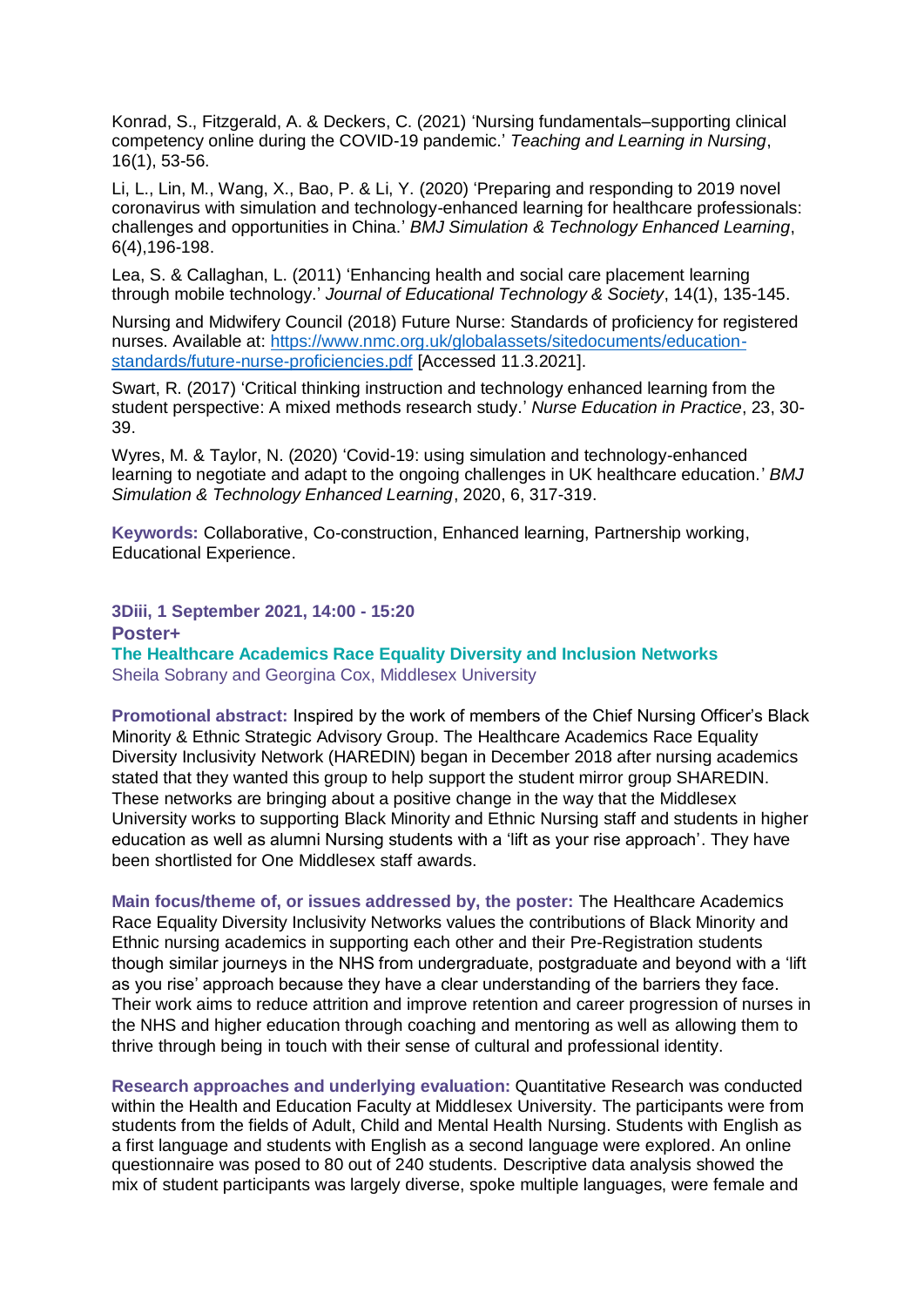young. Expectations were higher of the teaching quality than the accessed resources. Older students struggled to cope with learning, accessing resources, transitioning more than younger students. Experiences and expectations were avoidance of confusion, lack of clarity and consistency.

**Implications for healthcare education:** Teachers need to be supported to develop cultural congruence, when teaching these students. Institutions need to develop a culturally sensitive curriculum and need to identify students who are older, and at risk. Students wanted their teachers to be accessible and make time to see drafts and discuss their work, lack of these opportunities created anxiety in the students. They were approaching mainly Black Asian and minority students they felt they could culturally identify with.

#### **References:**

Advance HE (2012) Race Equality Charter. Available at: [https://www.ecu.ac.uk/equality](https://www.ecu.ac.uk/equality-charters/race-equality-charter/)[charters/race-equality-charter/](https://www.ecu.ac.uk/equality-charters/race-equality-charter/) [Accessed 5 May 2019].

Health Education England (2013) Reducing Pre-Registration Attrition and Improving Retention Report.

OfS (2019) Differences in student outcomes. Available at: [https://www.officeforstudents.org.uk/data-and-analysis/differences-in-student](https://www.officeforstudents.org.uk/data-and-analysis/differences-in-student-outcomes/ethnicity/)[outcomes/ethnicity/](https://www.officeforstudents.org.uk/data-and-analysis/differences-in-student-outcomes/ethnicity/) [Accessed 4 May 2019].

Parahoo, K. (2014) *Nursing Research Principles, Process and Issues*. 3ed. Basingstoke: Palgrave Macmillan.

Rollock, N. (2013) 'A political investment: revisiting race and racism in the research process.' *Discourse; Studies in the Cultural Politics of Education*, 34(4), 492-509.

Sandelowski, M. (2000) 'Focus on Research Methods-Whatever Happened to Qualitative Description?' *Research in Nursing & Health*, 23, 334-340.

Scammell, J. & Olumede, G. (2011) 'Racism and the mentor-student relationship: Nurse education through a white lens.' *Nurse Education Today*, 32(5), 545-550.

Serrant- Green, L. (2010) 'The sound of 'silence a framework for researching sensitive issues or marginalised perspectives in health.' *Journal of Research in Nursing*, 16(4), 347- 360.

Warmington, J. (2018) *NHS workforce race equality: A case for diverse boards*. London: NHS England.

West, E., Nayar, S. & Taskila, T. (2017) *The Progress and Outcomes of Black and Minority Ethnic (BME) Nurses and Midwives through the Nursing and Midwifery Council's Fitness to Practise Process*. Greenwich: NMC Report University of Greenwich.

West, M., Dawson, J. & Kaur, M. (2015) Making the difference: diversity and inclusion in the NHS. Kings Fund.

WRES (2018) Workforce Race Equality Standard data reporting, s.l.: NHS England.

**Keywords:** Black Asian Minority and Ethnic, Widening Participation, NHS Long Term Plan, Workforce Race Equality Standard.

**3Div, 14:00 - 15:20, 1 September 2021** 

**Poster+** 

**Engaging students in learning about person-centred care via a neighbourhood study**  Kevin Bayley, University of Manchester

**Promotional abstract:** In the first-year of a Nursing degree, students study one of Greater Manchester's neighbourhoods, providing an introduction to the area and to each other. Over